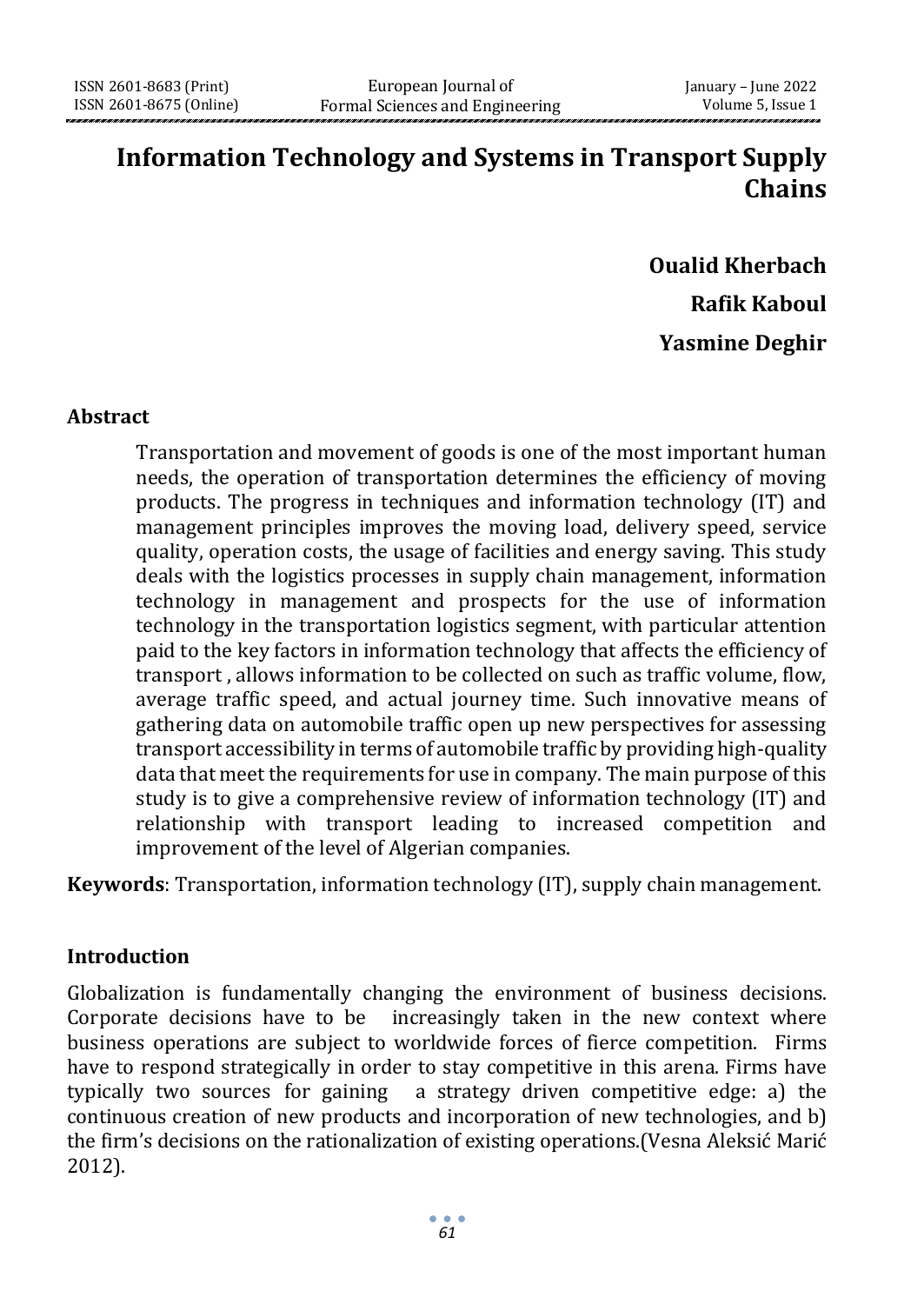| ISSN 2601-8683 (Print)  | European Journal of             | January – June 2022 |
|-------------------------|---------------------------------|---------------------|
| ISSN 2601-8675 (Online) | Formal Sciences and Engineering | Volume 5, Issue 1   |

Companies today have to deal with new economic parameters. Political and economical moves occur faster than before. Trading zones are built up all over the world. Globalization became a generalized phenomenon that has more or less abolished some borders. Thanks to technical improvements the distances have also shrunk, and the world can be seen as a village. In such an environment, logistics activities can no more be seen as traditional transportation activities. The logistics task has to support economic growth of companies as well as the marketing and manufacturing activities as a result of increased international competition and international corporate mergers (Yung-y.T. and Wen L. Y. 2005). For industries, logistics helps to optimise the existing production and distribution processes based on the same resources through management techniques for promoting the efficiency and competitiveness of enterprises. The key element in a logistics chain is transportation system, which joints the separated activities.( Krumwiede, D.W¨et al 2002).

Transportation occupies one-third of the amount in the logistics costs and transportation systems influence the performance of logistics system hugely.There are innovative ways in which firms are combining transportation and distribution systems to increase their efficiencies in the globally competitive environment. Though the transportation logistics systems vary with type of product and geographical scope of the market for raw materials, components and finished products, there is a common objective underlying the various strategies. The common objective is to get the right product to the right place at the right time so the cost of holding inventory is minimized (Santash.G.K and Shirich. P. (2014)).

Logistics continues to grow and become a strategic resource that has already requires a certain level of staff and a variety of in-depth knowledge. For the existence of a market economy, transport companies should focus on getting the single most effective economic results in the supply chain. This may contribute to a number of factors, namely formed market of transport services, competition between enterprises and various modes of transport, and others. Thus, due to transportation, logistics of goods movement process is transformed into a single technological chain, and transportation is becoming an integral part of an integrated transport and production process.(Olga . Z. 2013).

Information technology (IT) has transformed many industries, from education to health care to government, and is now in the early stages of transforming transportation systems. While many think improving a country's transportation system solely means building newroads or repairing aging infrastructures, the future of transportation lies not only in concrete and steel, but also increasingly in using IT. IT enables elements within the transportation system—vehicles, roads, traffic lights, message signs, etc.—to become intelligent by embedding them with microchips and sensors and empowering them to communicate with each other through wireless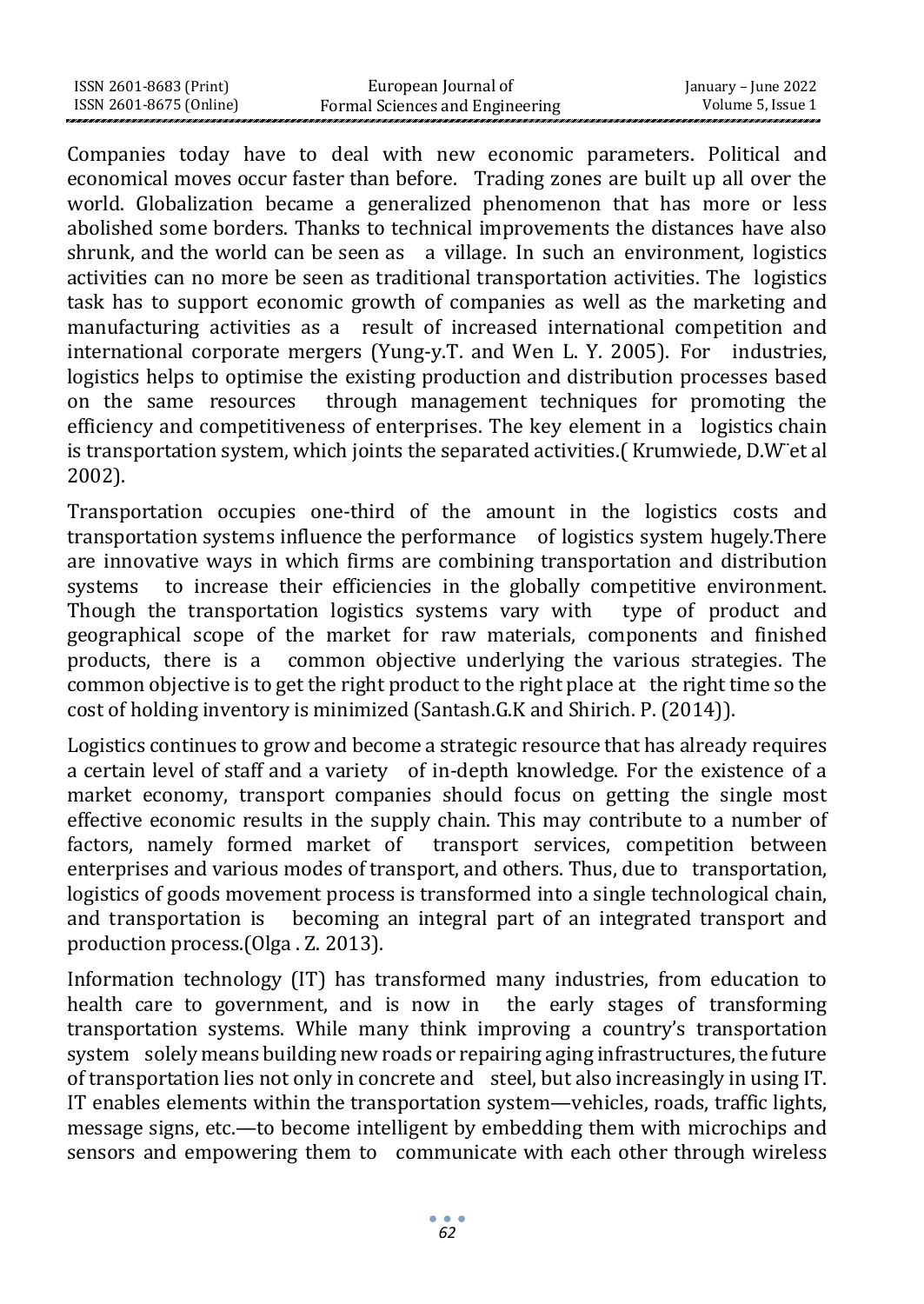technologies. ().IT facilitates effective communication that is critical to the maintenance of value enhancing relationships.

According to Samson. K. N 2014).and Lai et al (2010) it is difficult to have effective communication in today's business world without the use of modern IT. IT enables an organisation and its suppliers to communicate and share information openly and frequently and hence expand knowledge-sharing and understanding of complex competitive issues through greater discovery and disclosure of information (). Through the use of IT, firms can share information related to forward and reverse logistics with their suppliers (Samson. K. N.2014). Thus, high levels of IT use between a firm and its supplies are likely to lead to high levels of connectivity, which fosters the integration of logistics activities.

This study focus on the adoption and implication of information technology (IT) in the transport and logistics services. This study shows how companies in the sector use  $(T)$  for managin their transport processes, internally and in exchange with suppliers and customers.

The objective of this study is to provide a broad view on the strategic impact of information technology (IT) usage and supply chain management amplication in the transport sector

#### **Information technology as an enabler of supply chain management**

Supply-chain management is a process responsible for development and management of the total supply system of a firm, both the internal and the external components. Prior to 1980s, the transportation and industry has witnessed the evolution of one of the most important trends in the history of logistics, the increasingly sophisticated use of computers. Although these devices and electronic commerce have found applications in transport and industry, the business sector is a major beneficiary (M. Kia, E. Shayan and F. Ghotb 2000). However. During the past two decades, the information flow between functional areas within an organization and between supply chain member partners were paper-based. The paper-based transaction and communication is slow. During this period, information was often overlooked as a critical competitiv resource because its value to supply chain members was not clearly understood. IT infrastructure capabilities provide a competitive positioning of business initiatives like cycle time reduction, implementation, implementing redesigned cross- functional processes.

Information sharing between partners in the supply chain is also crucial and these integration attempts are accompanied by IT initiatives. Such IT initiatives include:

- Use of bar-coding in logistics systems
- Use of EDI to communicate between branches
- Use of Material Requirements Planning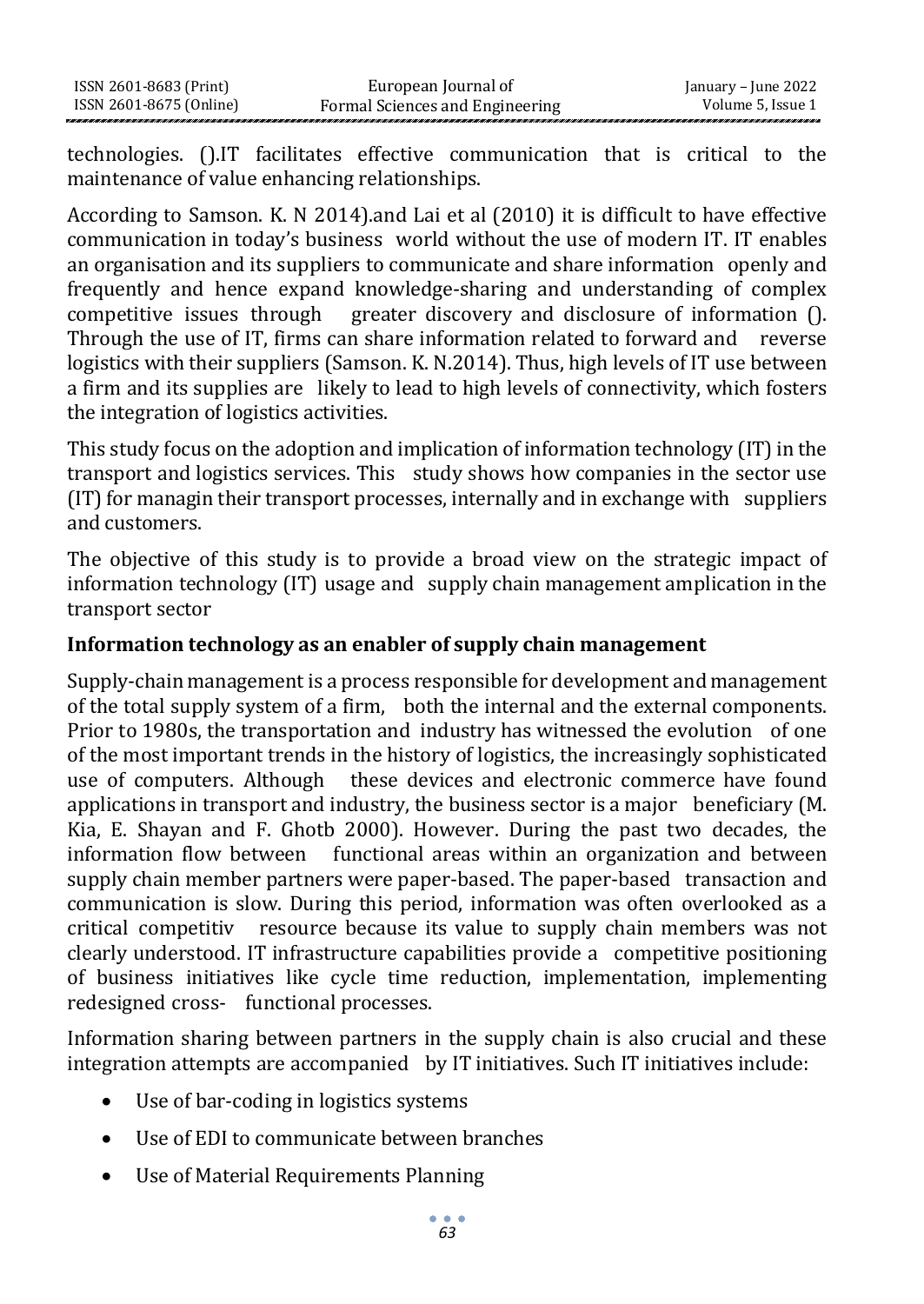- Enterprise Solutions like ERP
- Internet and Web Services for communication between partners.

Given the complexity of the supply chain, with multiple participants, there is ample opportunity to increase efficiency and reduce costs by companies , which enables integration of the increasingly tighter links in the supply chain. The efficient usage of implecation (IT) in transportation and logistics distribution could provide:

- transportation management, including optimising the choice of carriers based on service requirements and freight rates;
- logistics management, including the tracking of containers from the port of origin to the port of unloading in Algeria, on the rail track and between origin and the final destination and flexible routeing, storage and distribution as necessary;
- trade and transportation documentation, including the electronic development and transfer of shipping documents, customs clearance and other regulatory requirements;
- international trade finance;
- insurance.( Nitty. H. K. . AND Nolila. M. N. (2009))

Fedar Brookman and Jakobus Smit and A.j. Gillert Silvius.(2012) reported an extensive literature review from articles published since 2004 and proposed a classification scheme for the rol of IT in SCM. in this scheme the researcher identified six major categories that focus on developing an IT. The model consiste of the six defined categories strategic planning, Virtual Enterprise, Infrastructure, Knowledge and IT Management, Implementation of IT.

J. harharia and Shanker (2004) elaborated on this study and specified the domains into enablers. In their study they identified ten enablers and measured the what extent and enablers is a driver for IT enabled SCM.

| Rank | Enabler                                | Mean | <b>STDV</b> |
|------|----------------------------------------|------|-------------|
|      | Supply chain wide IT strategy          | 3.64 | 1.03        |
| 2    | Profit sharing due tail enablement     | 3.29 | 1.16        |
| 3    | High level of supply chain integration | 3.05 | 1.32        |
| 4    | Top management commitment              | 2.91 | 1.18        |
| 5    | Security of online information         | 2.81 | 1.27        |
| 6    | Trust in supply chain linkages         | 2.73 | 1.19        |
|      | Collaborative planning                 | 2.71 | 1.26        |
| 8    | Reliable for IT enablement             | 2.63 | 1.14        |

This results in shown in table 1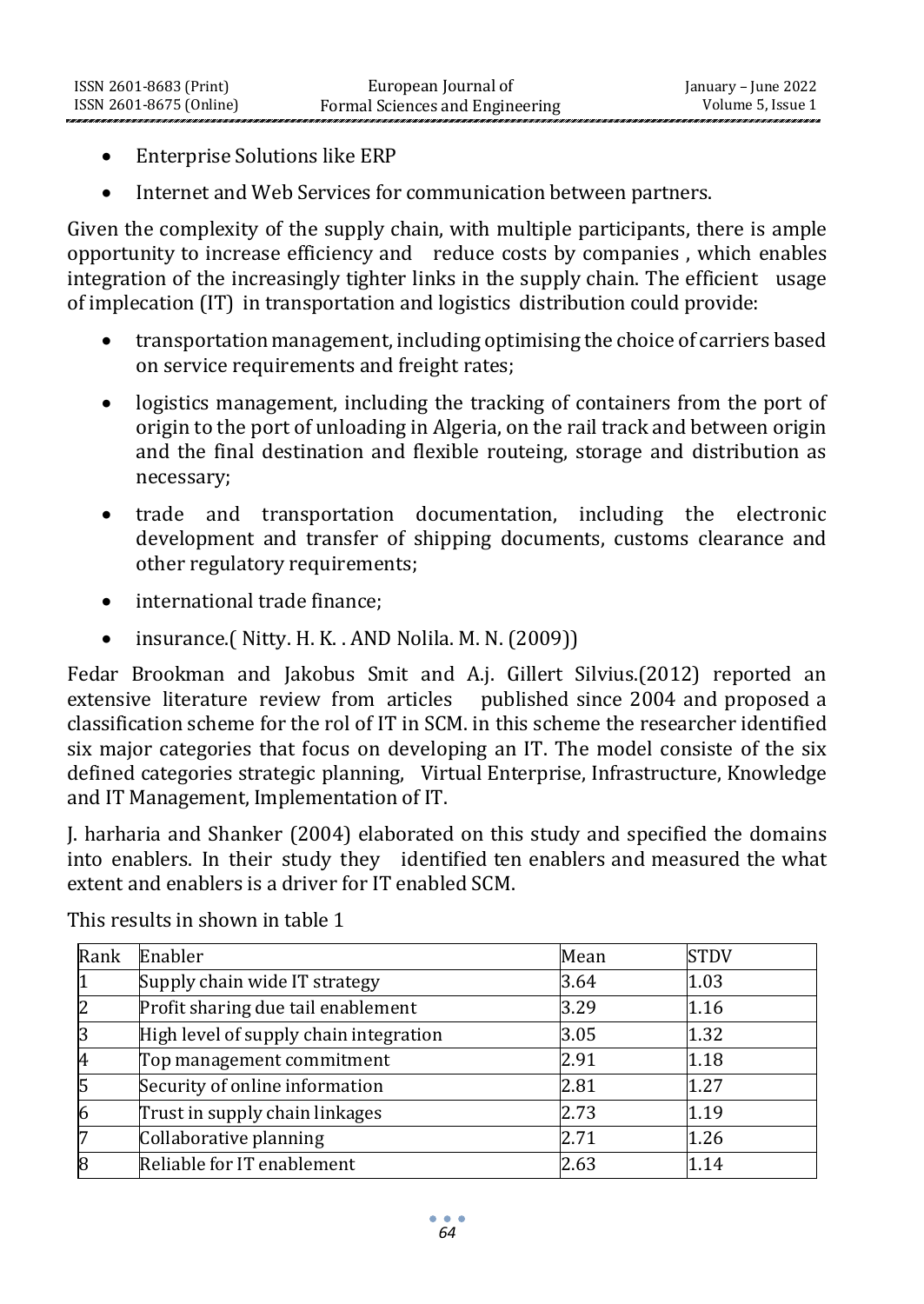| Funds for IT enablement                  | ں رہے۔ | ، 1.3 |
|------------------------------------------|--------|-------|
| Awarenss about use of IT in supply chain | 2.47   | 1.Z.  |

Table 1. identified enablers of an IT-enabled supply chain (Jharkharia and Shankar 2004)

## **Transportation and logistics processes in the supply chain management**

Organization oftransport and logistics processeswithin the supply chain management, based on consideration of the entire logical chain, which includes all businesses, combined with information technology tools. Advance the concept of market trends, a significant potential can be increased. The driving force is the rate of change in a certain area of the economy, including transport.Several flows should be managed to accomplish the transportation operations (Lumsden, 2007). One flow is the resource flow, including internal resources such as forklifts, pallets or other load units and external resources such as vehicles, containers, etc

The union of all businesses in the logical chain contains information on all activities that occur within this chain, from forecasting customer needs, distribution of orders and ending with shipment. This facilitates the interaction of all the major logistical problems, namely the supply-production distribution transportation.

**The Fig**. 1 below shows how the chain is using logistic information



**Fig. 1**. Cargo and information flows in the transport chain

IT in SCM enables great opportunities, ranging from direct operational benefits to the creation of strategic advantage. It changes industry structures and even the rules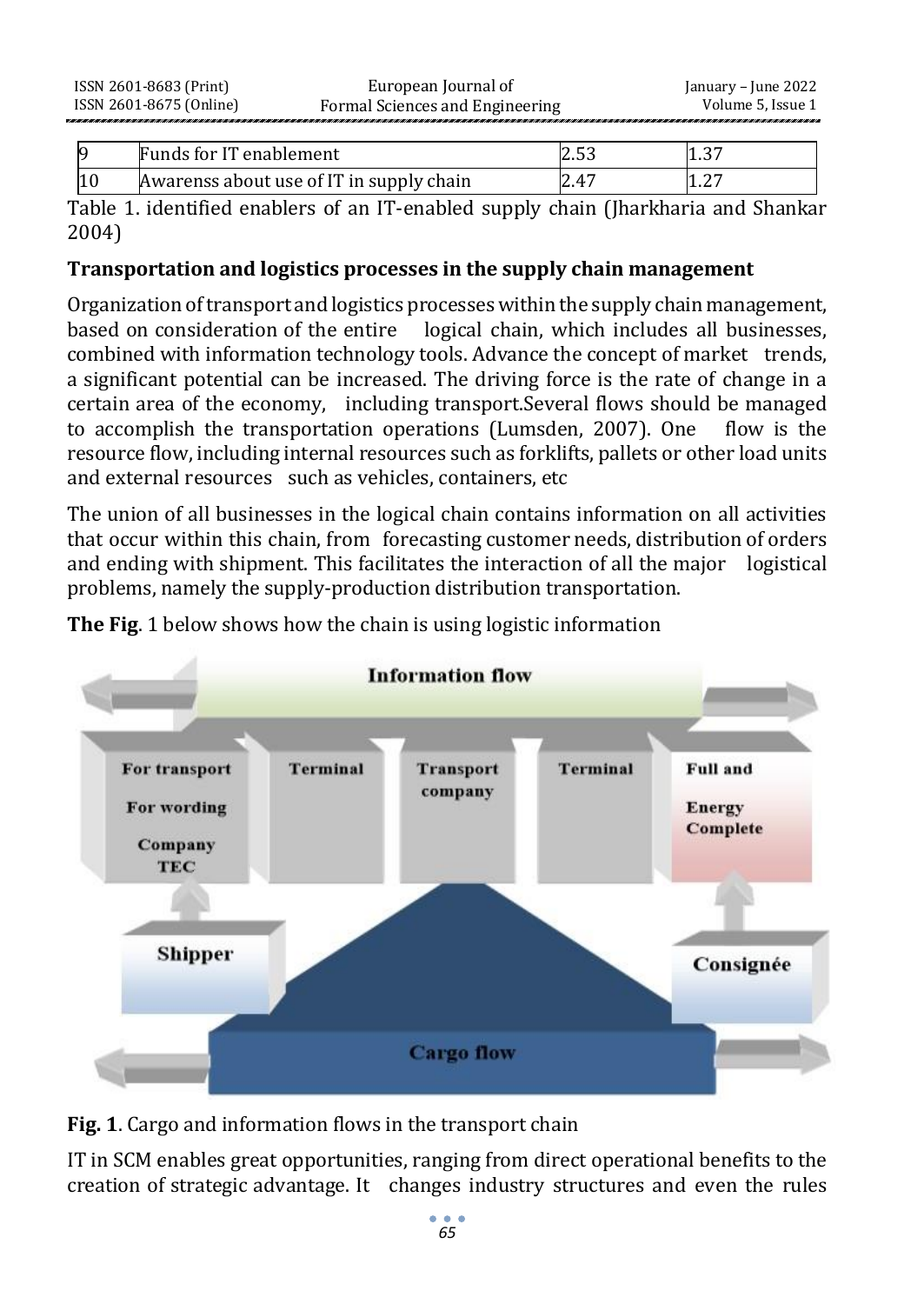| ISSN 2601-8683 (Print)  | European Journal of             | January – June 2022 |
|-------------------------|---------------------------------|---------------------|
| ISSN 2601-8675 (Online) | Formal Sciences and Engineering | Volume 5, Issue 1   |

of competition. IT is key in supporting companies creating strategic advantage by enabling centralized strategicplanning with day-to-day centralized operations.

The main indicator of the development of SCM is the growth of information networks. For the successful use of logistics information required to locate in the chain of communication networks, focused on logistics processes. Information and communication networks form the basis for the integration of long freightinformation, commodity flows. Here, for example, the use of Internet technology has a great impact on reducing delivery times. Consider the example of some company A, DLC equipment manufacturer, which could reduce the delivery time up to several days, and the replenishment time from  $60$  to 8 days. The use of integrated information systems can achieve significant economic benefits:

- may reduce the buffers to 20 or even 50%!
- may decrease the duration of production cycles to 50%; profit rises 30%. while costs are reduced by 20%.

And this is just one example of thousands of possible showing in practice the real possibilities of the enterprise by using the selected method. (Olga ZHURAVLEVA 2013).

#### **Use of specific software systems for transport and logistics management**

ICT are considered as a primary enabling tool for having safe and efficient operations of the transportation (Giannopoulos, 2004).

Different information and communication applications in the field of transportation have focused on applications and services designed to support the integration of the transportation and to support intermodal transportation through the transportation network. Function is a specific process, action or task that a system is able to perform (Giannopoulos G. A. (2004).

Specifie software solutions for the tls sector, such as production, cargo handling technology, fleet control system and ITMS (intermodal transportation management systems ) are also mostly used by large transport and logistics companies.

For example only about 20/° of the small firms reported that they used fleet control systems, but diffusion increases to about 35/ of medium-sized enterprises and 43/ of large firms.

The pattern is similar for cargo handling technology and ITMS (intermodal transportation management systems).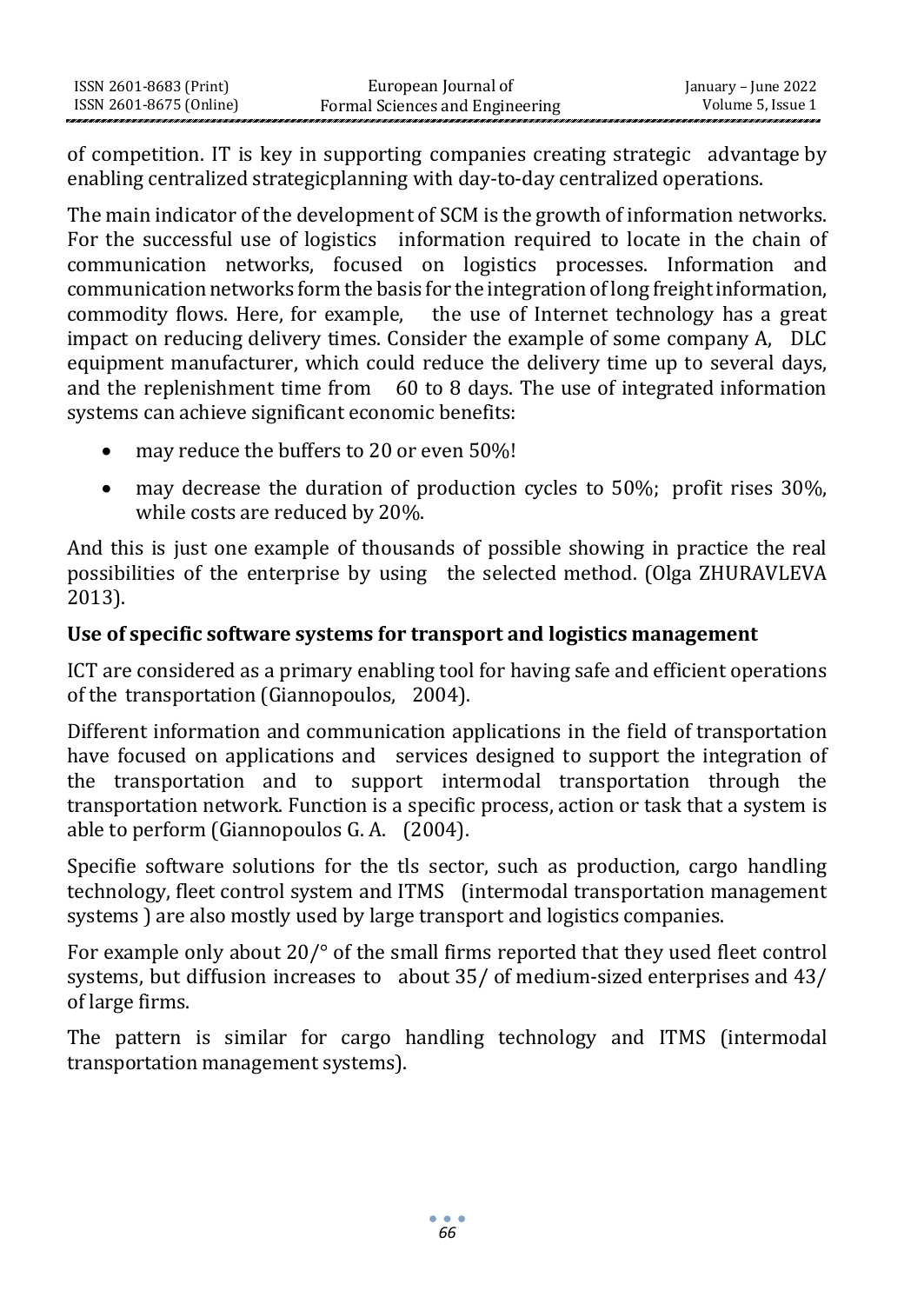

Figures for TLS total weighted by employment.

#### **Development and Application ofinformation technology (IT) in different aspects of logistics**.

The rapid development of modern logistics used platform based on the information technology is the results from few things. Information technology is a simple, cheap and secure solution. Internet of Things can go beyond it because can provide accurate flow of information of products in market to provide a reliable basis for logistics market analysis, forecasting and decision-making.

| Activities/aspects | <b>IT application Areas</b>                                                                                                                                      | <b>Benefits</b>                                                                                                                                                             |
|--------------------|------------------------------------------------------------------------------------------------------------------------------------------------------------------|-----------------------------------------------------------------------------------------------------------------------------------------------------------------------------|
| Transportation     | Fleet<br>management-car<br>maintenance,<br>management,speed<br>management and health& safety in unnecessary over time Increased<br>management, route management. | tracking, Recovery of stolen vehicles Increase in<br>driver personal safety and security<br>management, fuel Reduction in insurance costs Decrease<br>customer satisfaction |
| Warehousing        | Warehouse<br>management-<br>aoods<br>Identify the goods Dispatch goods to Time saving in locating of inventory<br>storage Pick goods<br>Dispatch shipment        | ReceiveReduction in paper work Real time<br>dispatch<br>Increase of safety and security of<br>goods Cargo consolidation                                                     |

**Table1**.1Application of IT in different aspects of logistics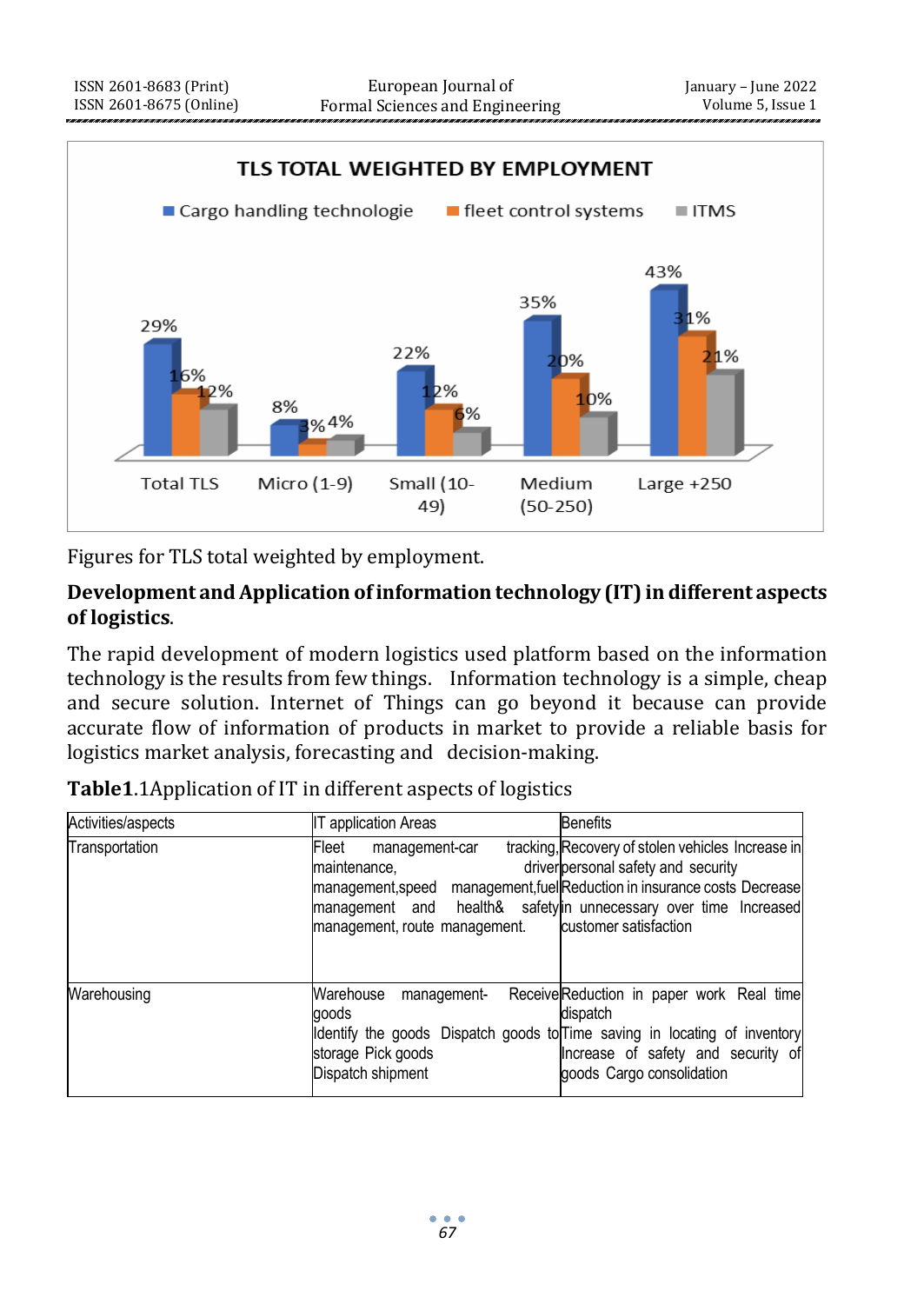| Custom clearance | Documentatio,<br>inspection,                     | duty  | payment, Increased<br>Reduced<br>Reduced | customer<br>paperwork in<br>administrative<br>Enhancing compliance with KRA | satisfaction<br>clearance<br>costs                                                     |
|------------------|--------------------------------------------------|-------|------------------------------------------|-----------------------------------------------------------------------------|----------------------------------------------------------------------------------------|
| Cargo management | Container<br>leasing,<br>loading and offloading, | cargo |                                          |                                                                             | security, Improved security and safety Real time<br>cargo tracking Cargo documentation |

#### (Source: Macharia N. W. et al 2015)

The table above highlights activities that logistics firms engage in, the areas that IT is applied and the benefit of using IT in respective areas. Under the IT application areas in logistics, it has provided the following systems: fleet management systems such as GSM/GPRS network, GPS satellites and real time fuel management system, warehouse management systems, cargo management systems such as handling systems and GPS, GSM/GPRS cargo tracking systems and communication and information systems such as EDI (Macharia N W et al (2015).

Due to technological advancement, the logistics firms have been provided with the opportunity to embrace the above systems in the management of their aspects (Sullivan, 2005). The increasing emphasis of logistics is creating focus on the use of information technology by the firms. Cost reduction focus can become intense as companies continue to adopt use of information technology to leverage competitive advantages and increase efficiency and effectiveness to enhance their profitability, market share and customer satisfaction . Logistics managers therefore need to understand the benefit of technology to enable them align information technology with business strategies to be able to make informed business decision.

#### **Research Design**

The study used descriptive survey method is appropriate. Research design is defined as a plan, structure and strategy of investigation conceived to obtain answers to research questions and control variance According to Orodho (2008), research design refers to all the procedures selected by a researcher for studying a particular set of questions or hypotheses. He summarizes it as a programme to guide the researcher in collecting, analyzing and interpreting observed facts. A descriptive survey is a method of collecting information by interviewing or administering a questionnaire to a sample of individuals (Orodho, 2009).

states that descriptive studies are not only restricted to facts finding, but might often results in the formulation of important principles of knowledge and solution to significant problems. This design was therefore, adopted for this study as it enabled the researcher to obtain a cross-referencing data and some independent confirmation of data, as well as arrange of options.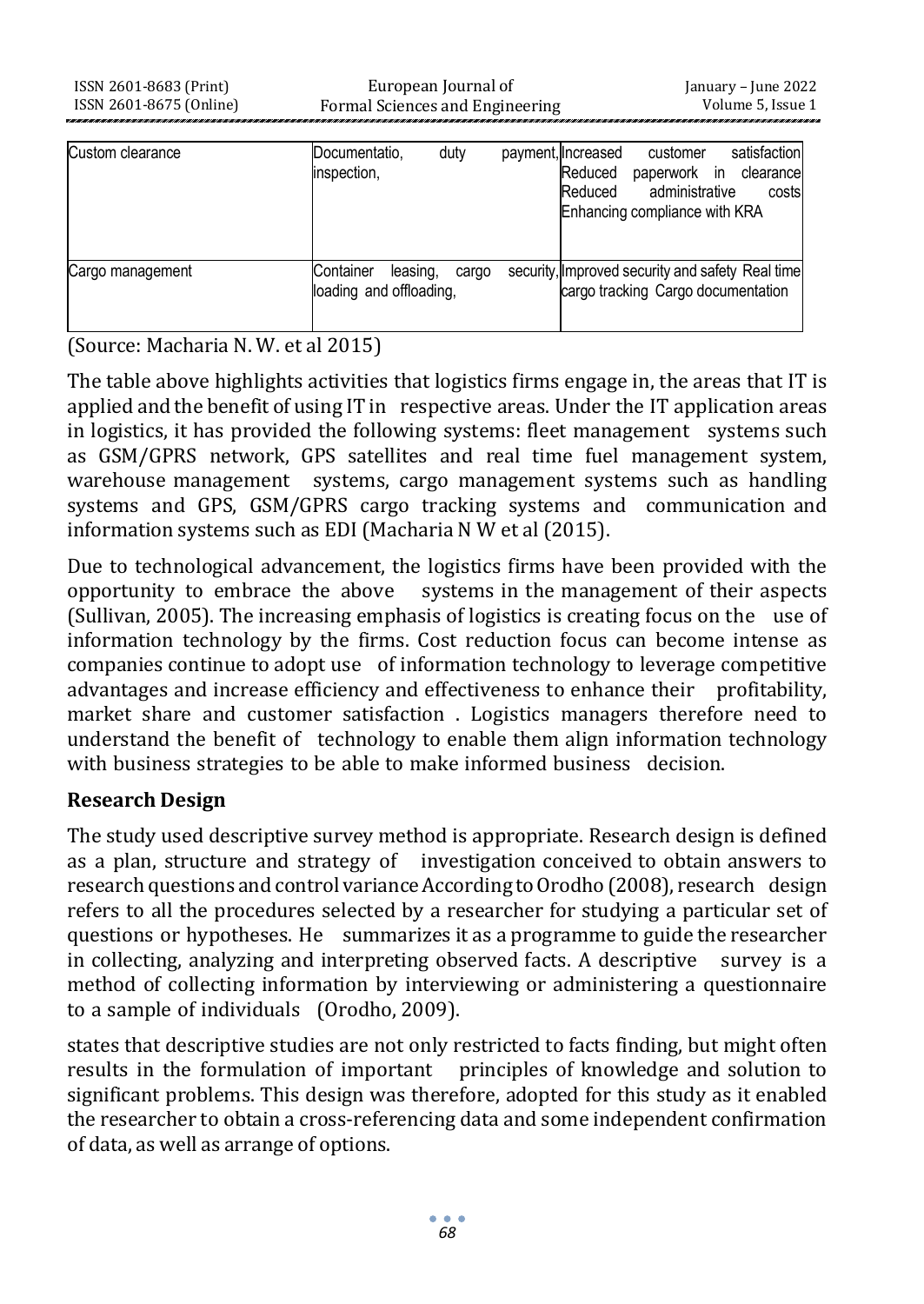The main respondents were the Procurement and Transportation participants who were mainly involved in the company activities such as the vehicle Transport service, The Equipment Department ,The Inventory Management service , and Service Materiel and most of these respondents have Internet connections. The participants were regarded as a representative sample of the MPOI participants being involved in Internet-based activities. Only a few repair workshops that have an Internet access were included in this study to represent participants from the upstream activities. A small number of participants who were thought to be non-Internet users were also included. After making a careful selection of these the vehicle Transport service participants whose addresses were gathered from several regional directorate and departement of transportation ; Table 2 shows the number of the target respondents based on their usage of the Internet and information technology (IT).

| <b>Target Respondent</b>                      | Number in Sample |
|-----------------------------------------------|------------------|
| The vehicle Transport departement             | 15               |
| The Equipment Department                      | 10               |
| The Inventory Management department           |                  |
| The Procurement department                    |                  |
| Non Internet and information technology users |                  |
| The vehicle Transport departement             |                  |
| The Equipment Department                      |                  |
| The Inventory Management department           |                  |
| The Procurement department                    |                  |

Table 3 No of target respondents by internet and information technology (IT) usage

To achieve the validity of this study , a pilot survey was carried out where answers to research questions were sent to different laborers of company before the actual survey was carried out. The purpose of conducting the pilot survey is to ascertain feedback and information from the respondents and to scrutinize the weakness of the questions so as to increase the validity of the study. In the actual survey, interview questions were we have been interviewed 45 workers . A total of 45 (%) completed interview question were eventually and used for the analyses. The data were analysed using descriptive statistics including frequencies, mean, and standard.

#### **Analysis and Discussion**

The result from the questionnaire survey reveals that 40 (89 %) of the respondents have used the Internet whereas 9 (11%) of the respondents have not (Figure 2).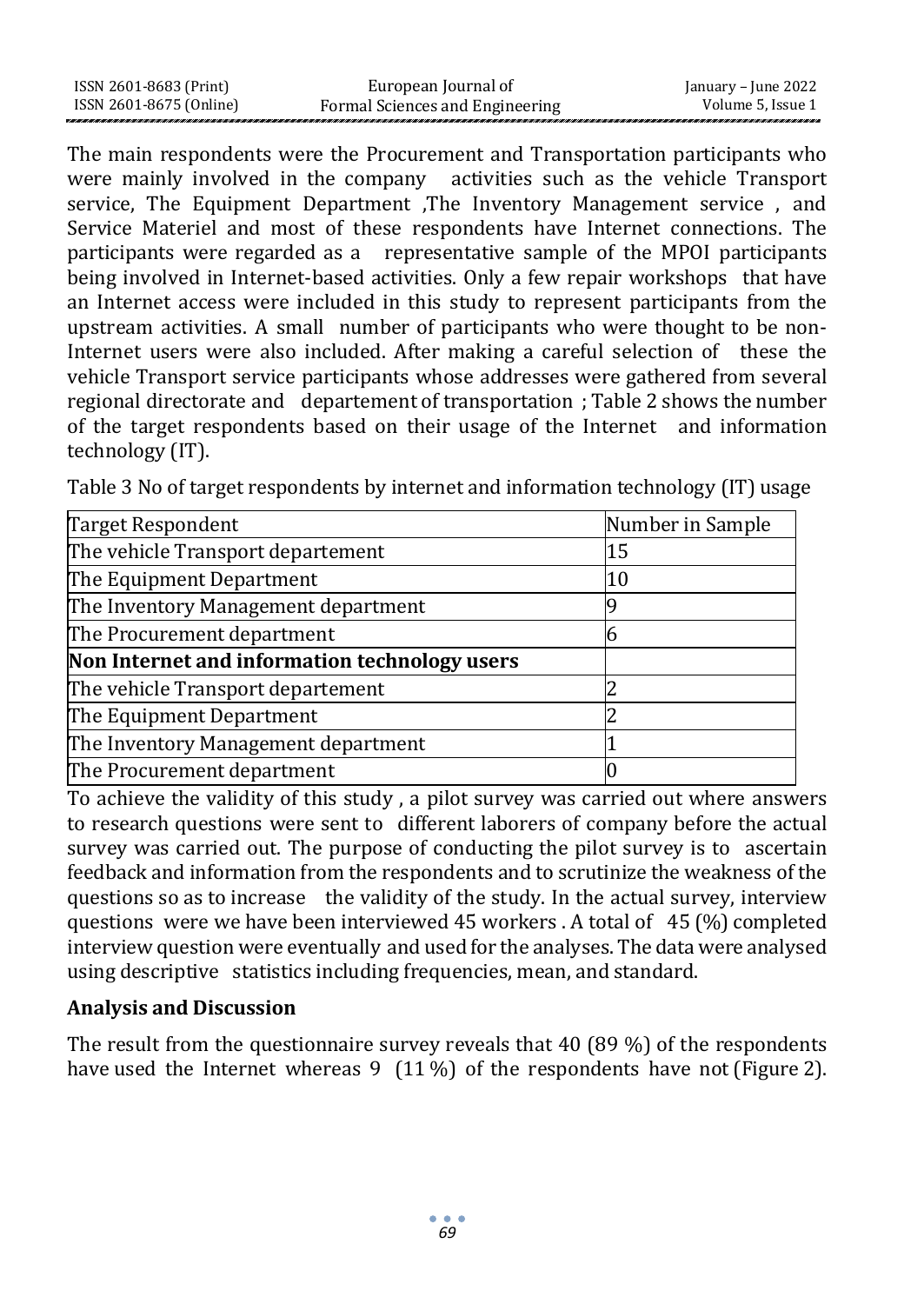

#### **Figure 2** Internet Users

All the Internet users (40 Employees) utilized e-mail to communicate with their clients and counterpart (Table 3). From the same table, The result also indicates that only 30 employees of this companies have intranet facilities however none of them were connected to an extranet.

According to Lockett and Brown (2001) classified the complexity of Internet applications into five categories namely very low, low, medium, high and very high complexity. The classification explains a low level of complexity corresponds to basic Internet users whereas a high level of complexity requires advanced Internet users. This study uses only three categories namely low, medium, and high complexity as shown in Table 3. Most of the MPOI participants (40 employees)in this study were low-level users who used basic Internet applications such as e-mails, web sites and Intranet for their business activities. 7 employees ere categorized as medium-level Internet users while 3 employees were high-level users who used more complex applications such as online order monitoring systems, and eprocurement.

| Types of Application        | Application Utilize<br>Level<br>- of<br>complexity |    | Non utilize |
|-----------------------------|----------------------------------------------------|----|-------------|
| E-Mail                      | Low                                                | 40 |             |
| Intranet                    | Low                                                | 30 |             |
| Third Party Website         | Medium                                             | 12 | 28          |
| Internet EDI                | Medium                                             |    | 35          |
| Extranet                    | Medium                                             |    | 40          |
| E-Banking                   |                                                    |    | 38          |
| Online Order MonitoringHigh |                                                    |    | 38          |
| System                      |                                                    |    |             |
| E-Procurement               | High                                               |    | 39          |

**Table 3** Types and level of internet application complexity.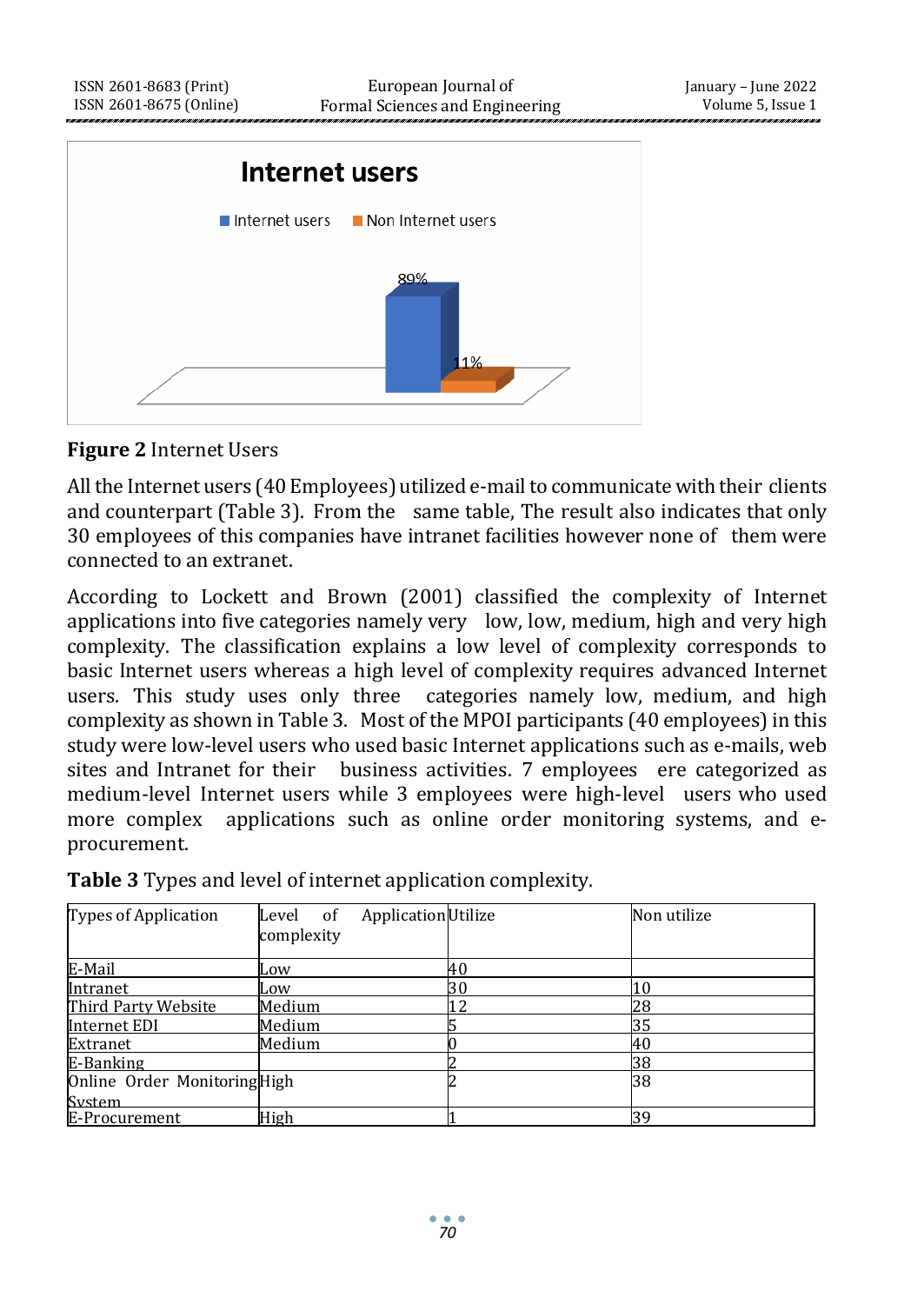

**Figure 3.** Types and level of internet application complexity.

### **Conclusion**

Logistics is inconceivable without the active use of information technology. It is impossible to imagine the formation and organization of the chain of delivery of goods without intensive rapid exchange of information between participants in the transport process, without the capacity for rapid response to market demand for transport services.

Large enterprises, especially those related to international companies , among the first to feel the need to introduce information technology in management of production processes. Competition in the market of production and transport services in connection with the emergence of many small private companies.

this study concludes that to achieve the efficiency and effectiveness in logistics activities, the employees would need to adopt and implement advanced Internet technologies and encourage other departement of company to make the same effort.

With the support by all participants, the employees of company would increase its competitiveness and be at par with other company of petrol and pape industries. Intensive support from the Government of Algerie to promote and encourage companies to adopt Internet technologies would help the petrol oil industry participants to achieve a better level of adoption. This is a key way to maintain longterm survival of the business operations.

#### **References**

- [1] Fedar Brookman and Jakobus Smit and A.j. Gillert Silvius.(2012). Perception of information technology enablers of effective supply chain managment. Communication of the IIMA. Volume 12.issue 12.pp.51-63.
- [2] Giannopoulos G. A. (2004), "The application of information and